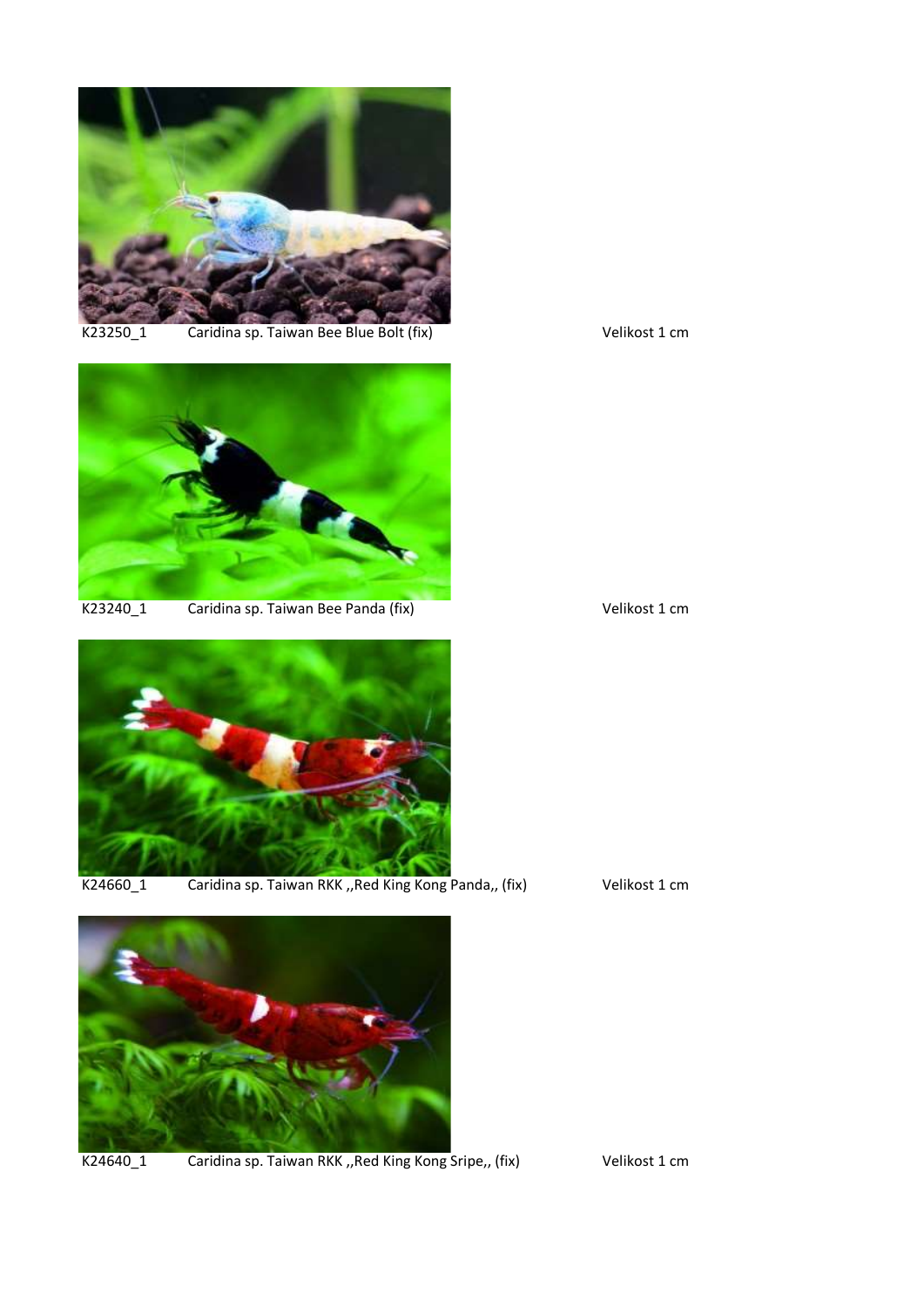

K24630\_1 Caridina sp. Taiwan BKK "Black King Kong Sripe,, (fix) Velikost 1 cm



K24670\_1 Caridina sp. Taiwan Pinto "Spotted Red" (fix) Velikost 1 cm





K24650\_1 Caridina sp. Taiwan Pinto "Spotted Black" (fix) Velikost 1 cm



K24680\_1 Caridina sp. Taiwan Fancy "Tiger Black" (fix) Velikost 1 cm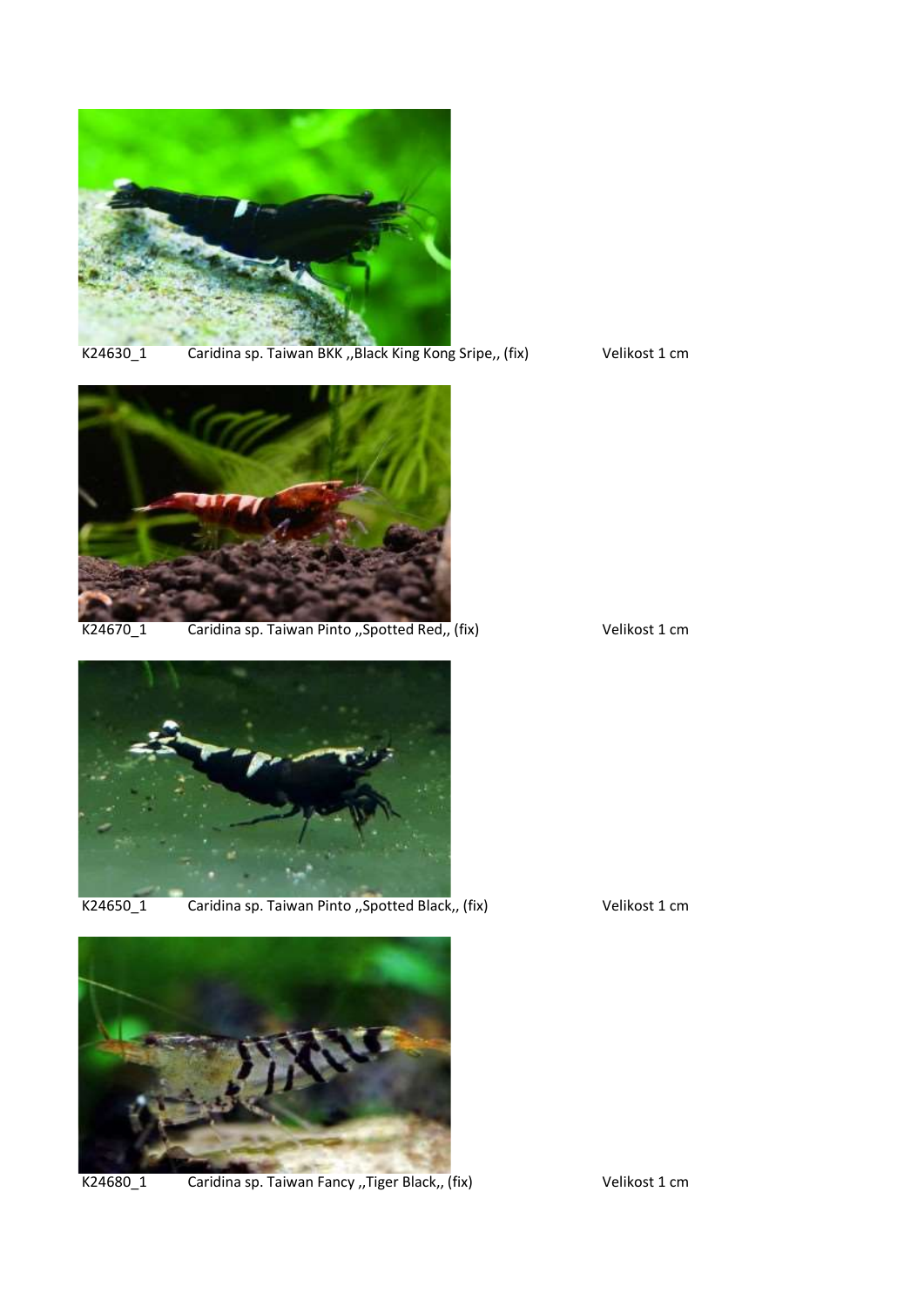

K24690\_1 Caridina sp. Taiwan Fancy "Tiger Red,, (fix) Velikost 1 cm



K24700\_1 Caridina cantonensis Taiwan "Golden Crystal,, (fix) Velikost 1 cm





K24730\_1 Caridina cantonensis Taiwan CRS "White Crystal" (fix) Velikost 1 cm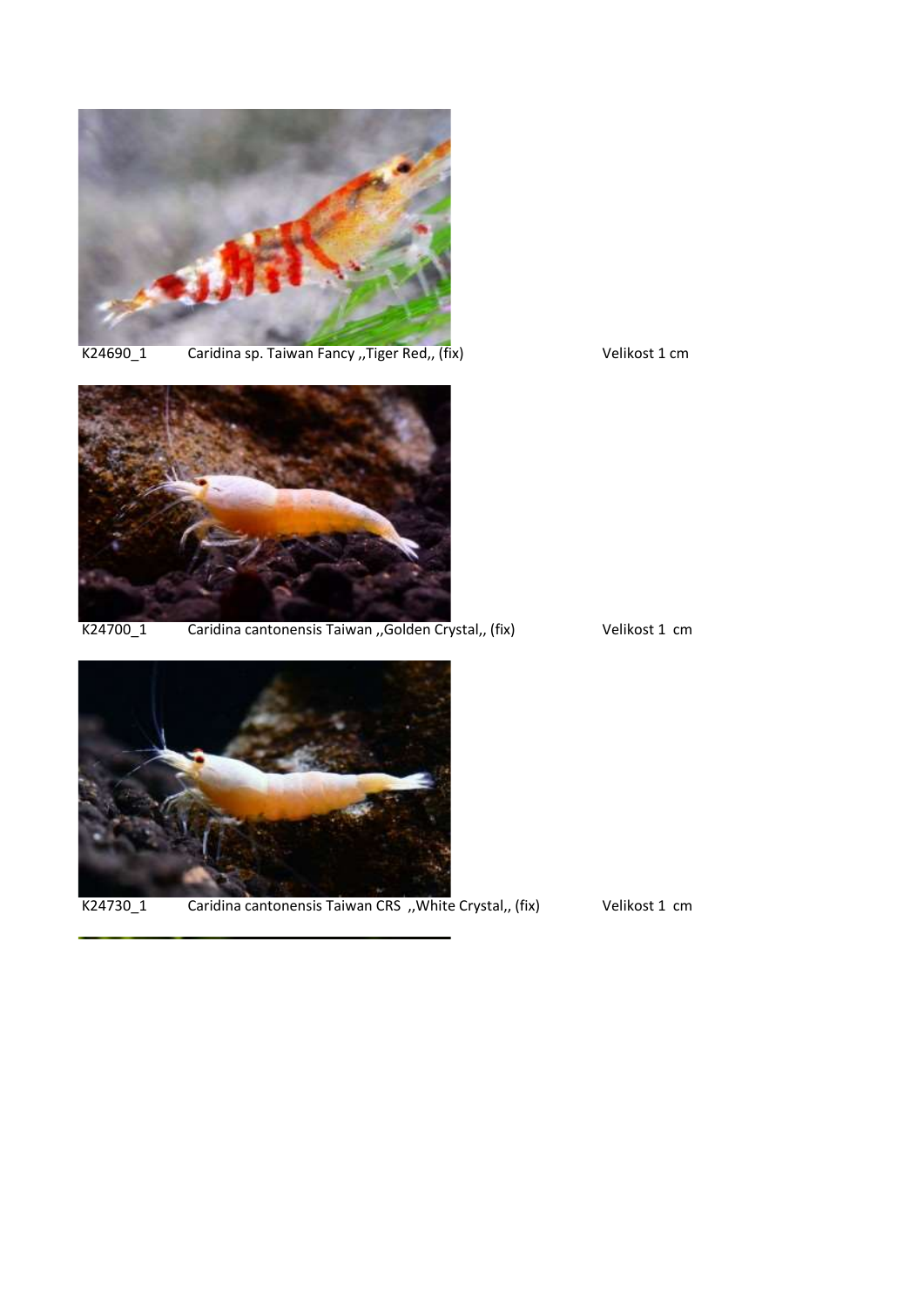

K24710\_1 Caridina cantonensis Taiwan CRS A ,, Red Crystal,, (fix) Velikost 1 cm



K24720\_1 Caridina cantonensis Taiwan CBS A ,, Black Crystal,, (fix) Velikost 1 cm



K24740\_1-1,5 Neocaridina davidi "Bloody Mary" (fix) Velikost 1 - 1,5 cm



K22720\_1-1,5 Caridina sp. Fire Red (fix) Velikost 1 -1,5 cm